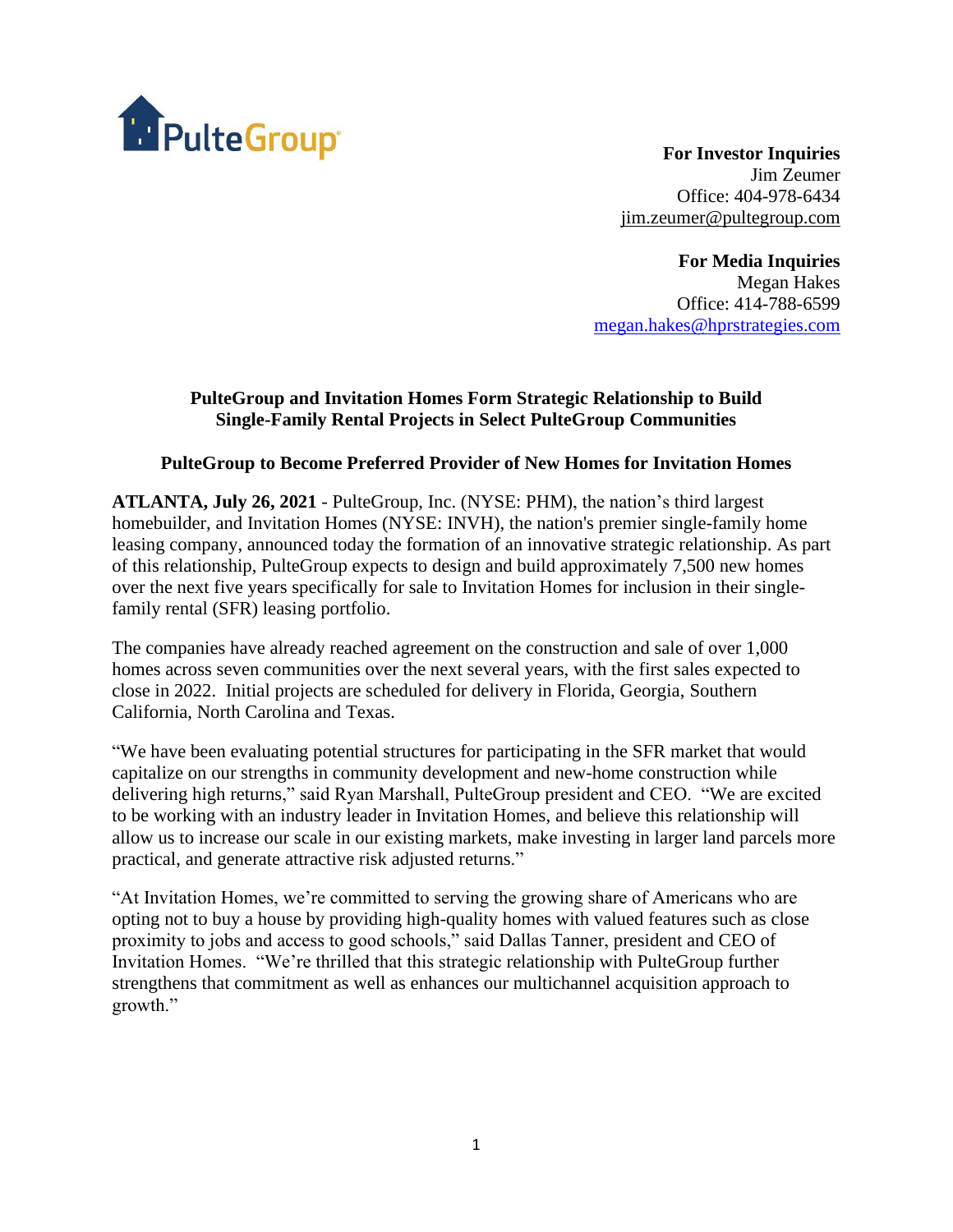#### **Forward-Looking Statements**

This release includes "forward-looking statements." These statements are subject to a number of risks, uncertainties and other factors that could cause our actual results, performance, prospects or opportunities, as well as those of the markets we serve or intend to serve, to differ materially from those expressed in, or implied by, these statements. You can identify these statements by the fact that they do not relate to matters of a strictly factual or historical nature and generally discuss or relate to forecasts, estimates or other expectations regarding future events. Generally, the words "believe," "expect," "intend," "estimate," "anticipate," "plan," "project," "may," "can," "could," "might," "should," "will," "seek," and similar expressions identify forward-looking statements, including statements related to any potential impairment charges and the impacts or effects thereof, expected operating and performing results, planned transactions, planned objectives of management, future developments or conditions in the industries in which we participate and other trends, developments and uncertainties that may affect our business in the future.

Such risks, uncertainties and other factors include, among other things: interest rate changes and the availability of mortgage financing; competition within the industries in which we operate; the availability and cost of land and other raw materials used by us in our homebuilding operations; the impact of any changes to our strategy in responding to the cyclical nature of the industry, including any changes regarding our land positions and the levels of our land spend; the availability and cost of insurance covering risks associated with our businesses; shortages and the cost of labor; weather related slowdowns; slow growth initiatives and/or local building moratoria; governmental regulation directed at or affecting the housing market, the homebuilding industry or construction activities; uncertainty in the mortgage lending industry, including revisions to underwriting standards and repurchase requirements associated with the sale of mortgage loans; the interpretation of or changes to tax, labor and environmental laws which could have a greater impact on our effective tax rate or the value of our deferred tax assets than we anticipate; economic changes nationally or in our local markets, including inflation, deflation, changes in consumer confidence and preferences and the state of the market for homes in general; legal or regulatory proceedings or claims; our ability to generate sufficient cash flow in order to successfully implement our capital allocation priorities; required accounting changes; terrorist acts and other acts of war; the negative impact of the COVID-19 pandemic on our financial position and ability to continue our Homebuilding or Financial Services activities at normal levels or at all in impacted areas; the duration, effect and severity of the COVID-19 pandemic; the measures that governmental authorities take to address the COVID-19 pandemic which may precipitate or exacerbate one or more of the above-mentioned and/or other risks and significantly disrupt or prevent us from operating our business in the ordinary course for an extended period of time; and other factors of national, regional and global scale, including those of a political, economic, business and competitive nature. See PulteGroup's Annual Report on Form 10-K for the fiscal year ended December 31, 2020, and other public filings with the Securities and Exchange Commission (the "SEC") for a further discussion of these and other risks and uncertainties applicable to our businesses. PulteGroup undertakes no duty to update any forward-looking statement, whether as a result of new information, future events or changes in PulteGroup's expectations.

#### **About PulteGroup**

PulteGroup, Inc. (NYSE: PHM), based in Atlanta, Georgia, is one of America's largest homebuilding companies with operations in more than 40 markets throughout the country. Through its brand portfolio that includes Centex, Pulte Homes, Del Webb, DiVosta Homes, American West and John Wieland Homes and Neighborhoods, the company is one of the industry's most versatile homebuilders able to meet the needs of multiple buyer groups and respond to changing consumer demand. PulteGroup's purpose is building incredible places where people can live their dreams.